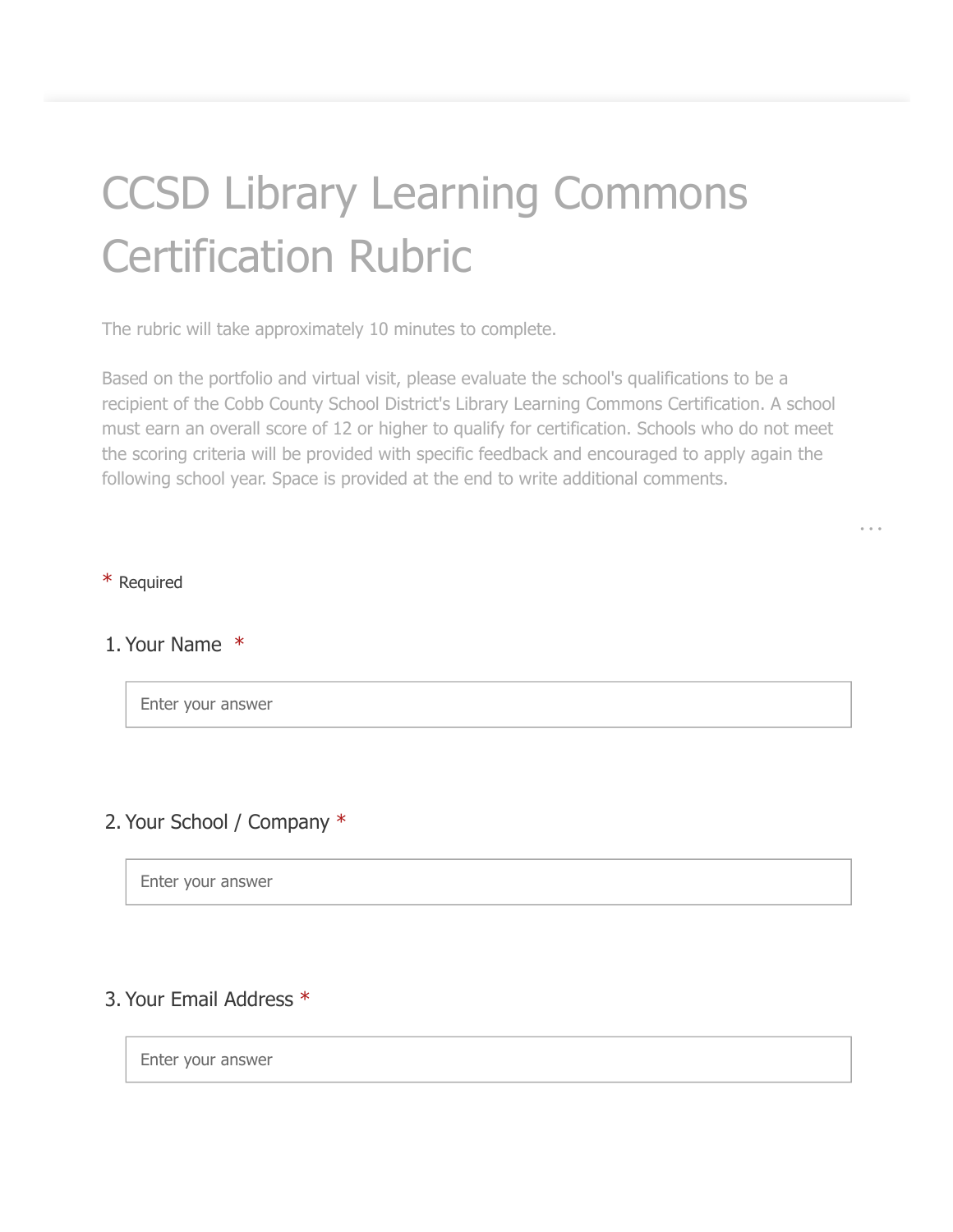4. School Name applying for LLC Certification \*

Enter your answer

5. School Library Media Specialist \*

Enter your answer

6. Date Assessed \*

Please input date (M/d/yyyy)

**Services:** The applicant has provided at least 5 examples of services and how 7. they support the Library Learning Commons philosophy and the school's learning culture. \*

 $\boxed{...}$ 

- Exceeds (4 points): More than five services are provided, and they show how they support the LLC philosophy and school's learning community.
- Meets (3 points): Five services are provided, and they show how they support the LLC philosophy and school's learning community.
- Almost (2 points): Five services are provided, but they do not show how they support the LLC philosophy and school's learning community.
- Doesn't meet requirements (1 point): Fewer than 5 services are provided, and/or the services do not meet the Library Learning Commons examples of services.
- 8. Please type any additional comments regarding **services** you have here.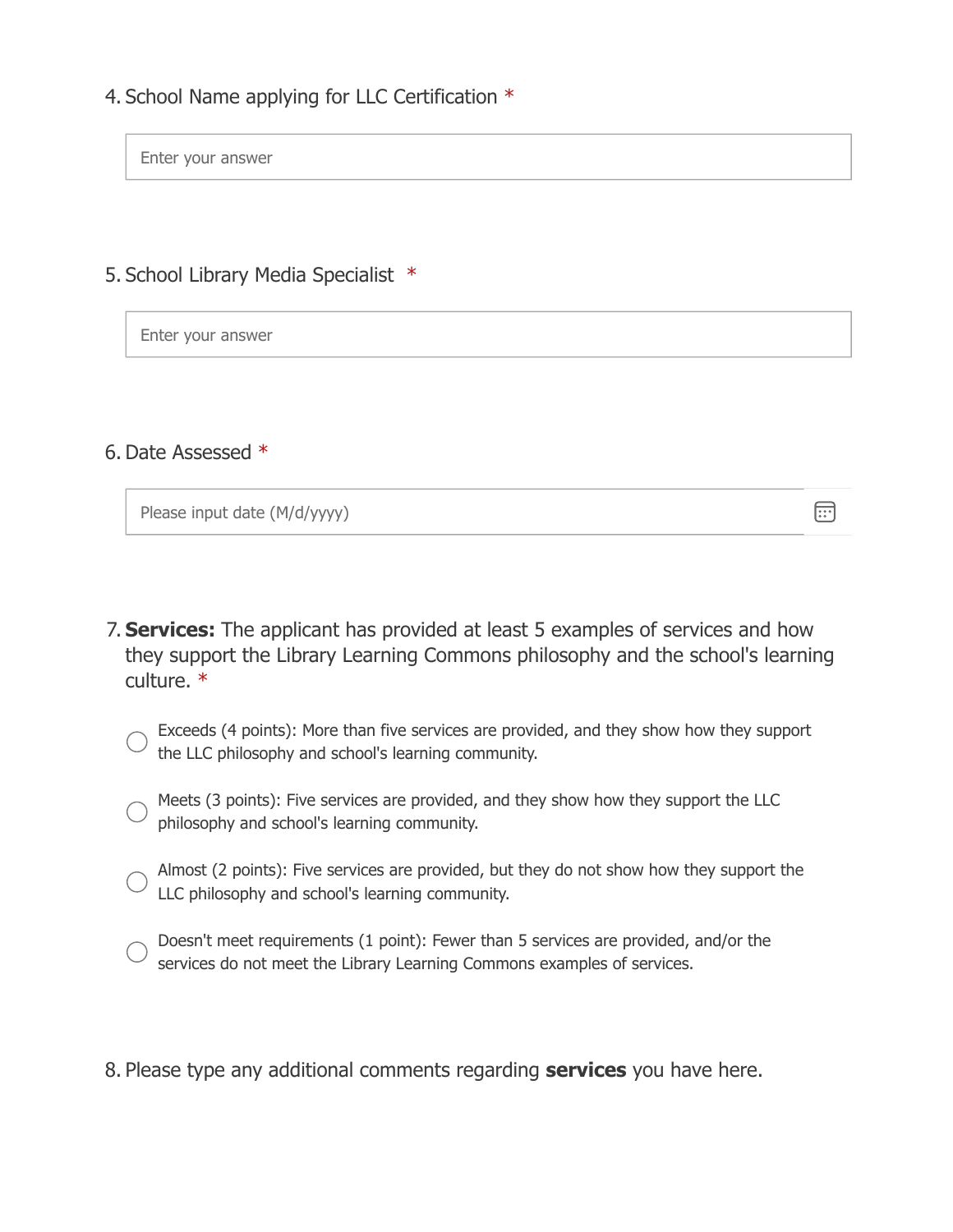- **Resources**: The applicant has provided at least 5 examples of resources and how 9. they support the Library Learning Commons philosophy and the school's learning culture. \*
	- Exceeds (4 points): More than five resources are provided, and they show how they suppor the LLC philosophy and school's learning community.
	- Meets (3 points): Five resources are provided, and they show how they support the LLC philosophy and school's learning community.
	- Almost (2 points): Five resources are provided, but they do not show how they support the LLC philosophy and school's learning community.
	- Doesn't meet requirements (1 point): Fewer than five resources are provided, and/or the resources do not meet the Library Learning Commons examples of resources.
- 10. Please type any additional comments regarding **resources** you have here.

Enter your answer

- 11. **Intentional Spaces:** The applicant has provided at least 5 examples of intentional spaces, and how they support the Library Learning Commons philosophy and the school's learning culture. \*
	- Exceeds (4 points): More than five intentional spaces are provided, and they show how the support the LLC philosophy and school's learning community.
	- Meets (3 points): Five intentional spaces are provided, and they show how they support the LLC philosophy and school's learning community.
		- Almost (2 points): Five intentional spaces are provided, but they do not show how they support the LLC philosophy and school's learning community.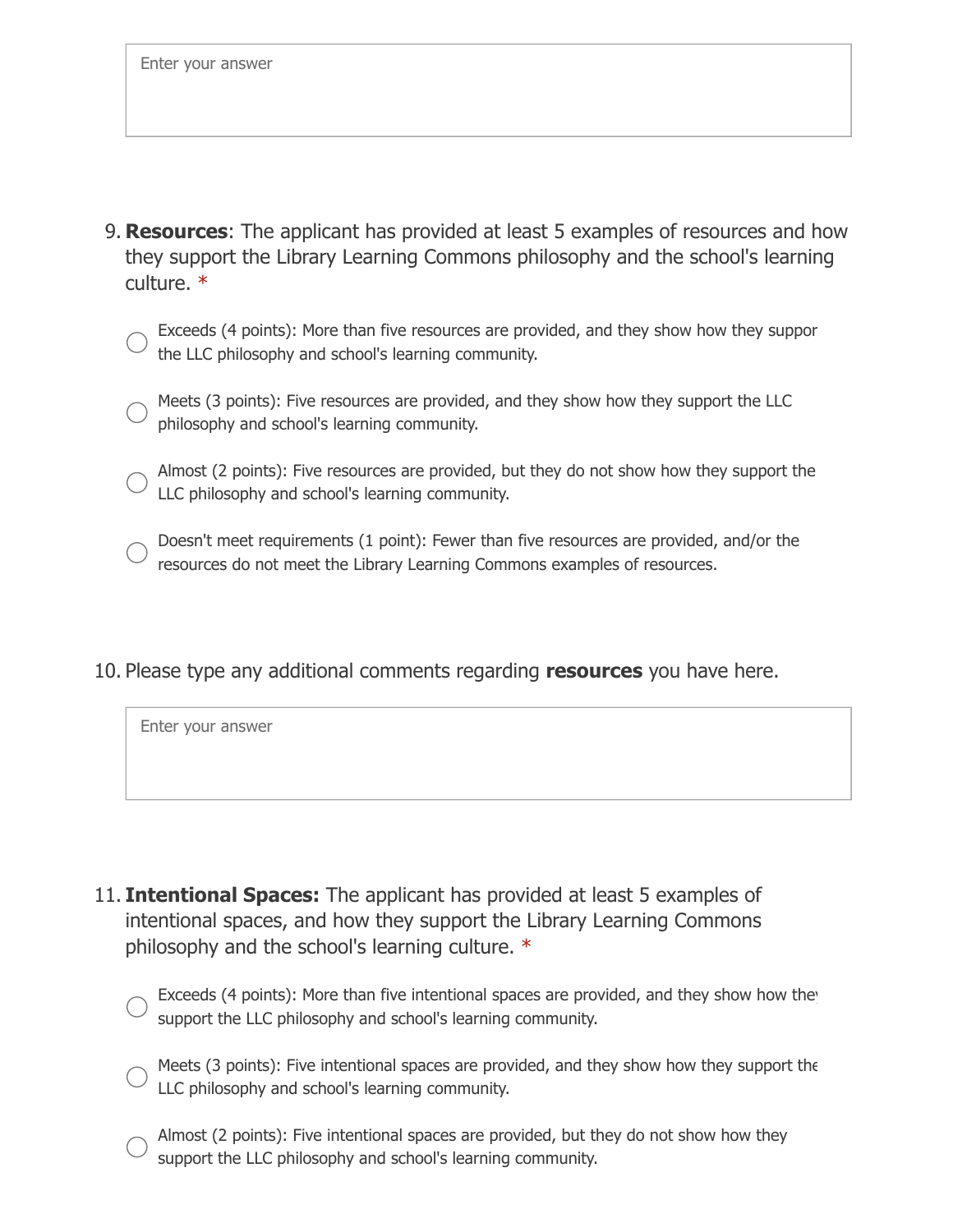Doesn't meet requirements (1 point): Less than five intentional spaces are provided, and/or they do not meet the Library Learning Commons examples of intentional spaces.

12. Please type any additional comments regarding **intentional spaces** you have here.

Enter your answer

- **Additional Evidence**: Applicants should provide two additional pieces of 13. evidence showing examples of how their Library Learning Commons' spaces, services, and/or resources are utilized. \*
	- Exceeds (4 points): More than two additional pieces of evidence are provided and show how the Library Learning Commons spaces, services, and/or resources are being utilized.
	- Meets (3 points): Two additional pieces of evidence are provided and show how the Library Learning Commons spaces, services, and/or resources are being utilized.
	- Almost (2 points): One additional piece of evidence is provided, and it shows how the Library Learning Commons spaces, services, and/or resources are being utilized.
	- Does Not Meet (1 point): One additional piece of evidence is provided, but it does not efficiently show how the Library Learning Commons spaces, services, and/or resources are being utilized.

## 14. Principal's Letter \*

- Principal's letter is submitted and supports the certification of the Library Learning Commons.
- Principal's letter is submitted but does not support the certification of the Library Learning Commons.
- Principal's letter is not submitted.